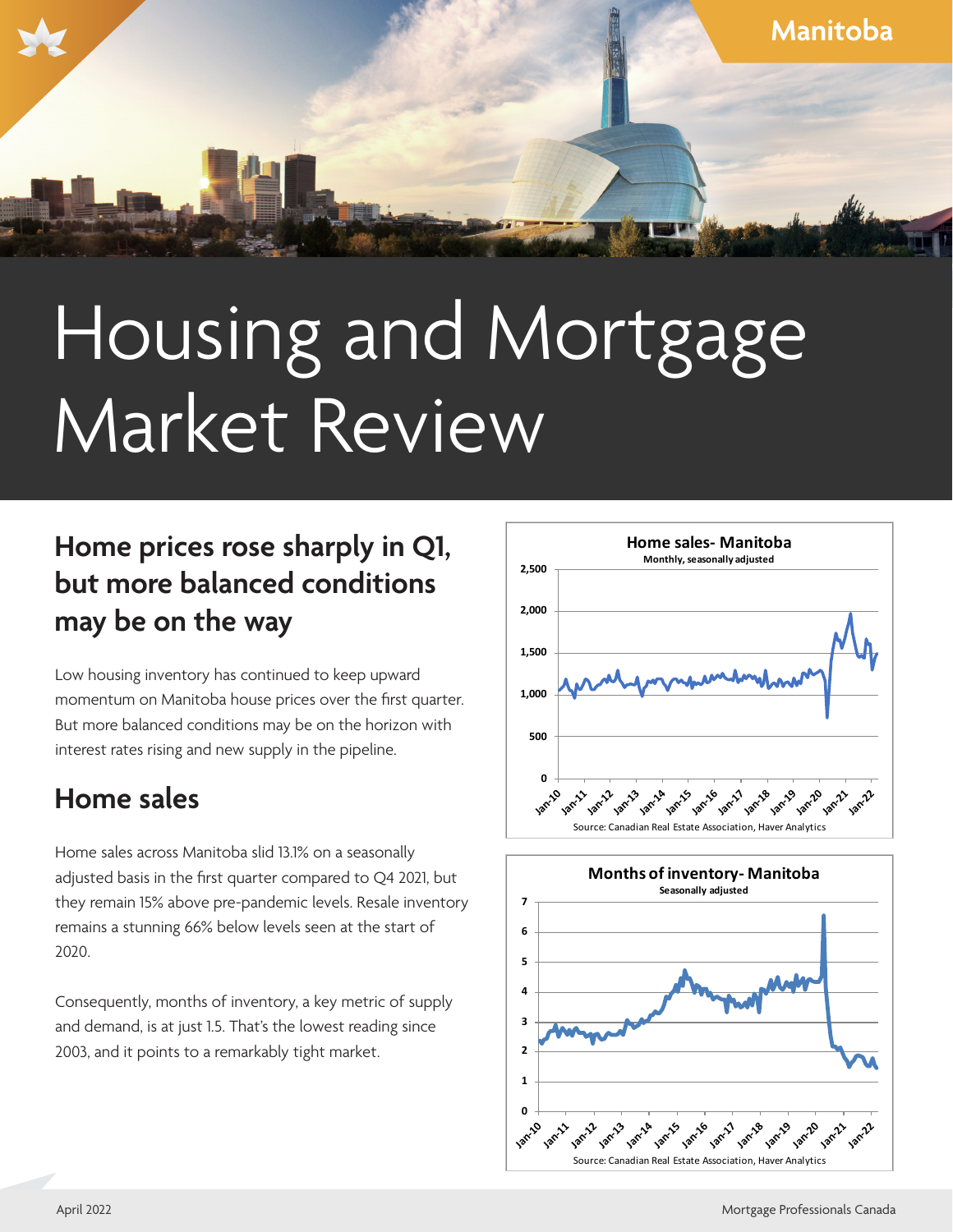## Housing and Mortgage Market Review

### Manitoba

Average house prices continue to rise sharply, and are now up 11.4% compared to last year.



Housing starts across the province continued to rise in Q1. Dwellings under construction are up to record highs, which points to some relief for the under-supplied resale market later this year.



Population growth has rebounded off the pandemic lows, but is still roughly half of pre-COVID levels.